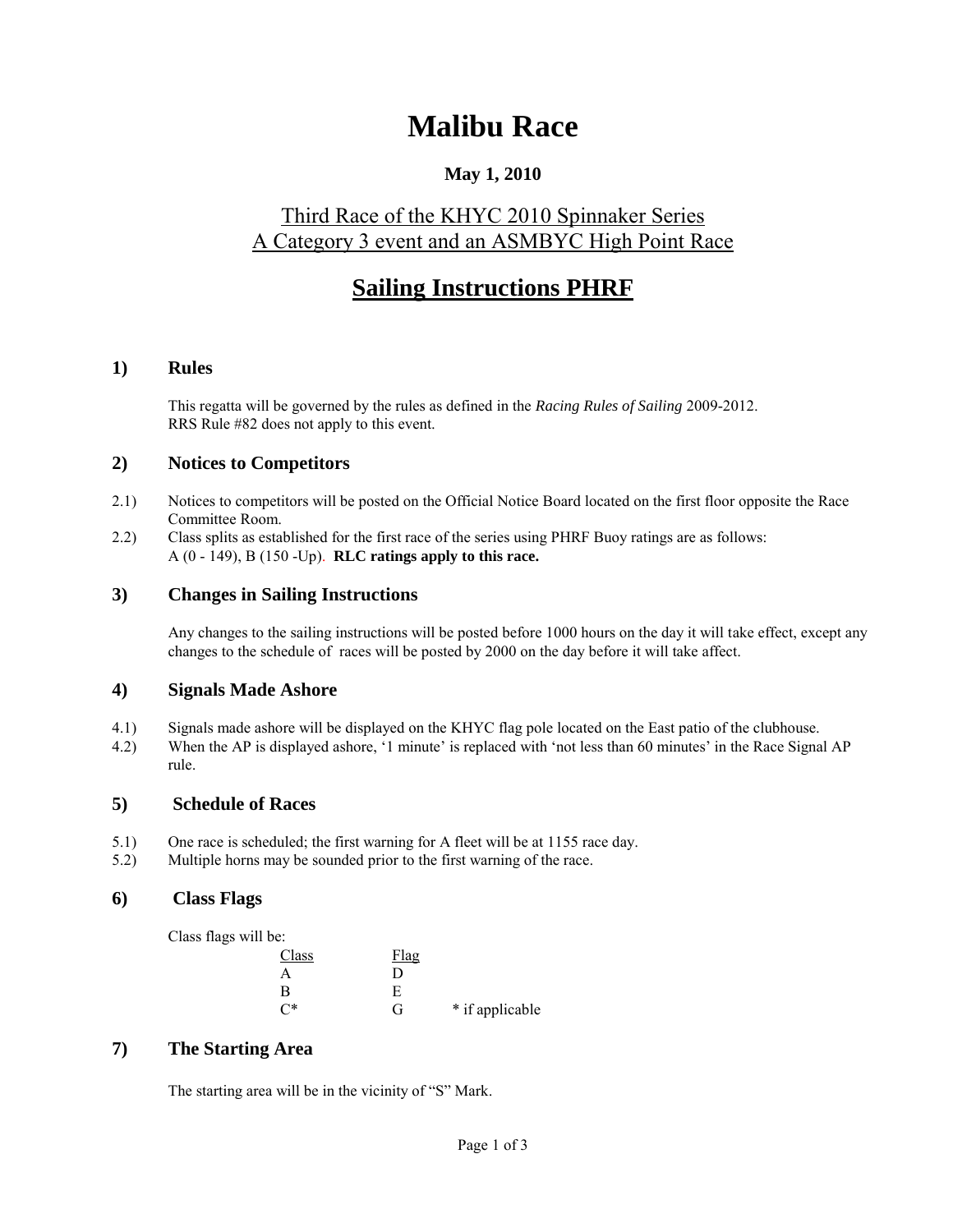#### **SAILING INSTRUCTIONS - MALIBU RACE**

#### **8) The Race Course**

8.1) From the start, boats will round C mark to starboard, then round the Malibu Baywatch buoy located off the Malibu pier (see 9.2) to port then King Harbor "G" mark to port, "W" mark to port, then to the finish. Official distance is 35.6 NM.

#### **9) Marks**

- 9.1) Nearby marks are spar buoys or inflatable buoys in the approximate positions defined on the accompanying course chart.
- 9.2) The Malibu buoy is in the reported position of 34° 02' 02" N and 118° 40' 21" W, and approximately 1000 feet from Malibu pier on a bearing of 300 degrees true. If this buoy is not on station racers shall start the return leg when they reach the reported position.
- 9.3) "W" mark is the white center channel buoy at the entrance to King Harbor.

#### **10) Obstructions**

None noted.

#### **11) The Start**

- 11.1) Races will be started using rule 26 with the warning signal given five minutes before the start.
- 11.2) The starting line will be between a staff displaying an orange flag on the race committee boat and a staff with an orange flag floating to port from the race committee boat.
- 11.3) Boats whose warning signal has not been made shall **avoid the starting area.**
- 11.4) The Race Committee will attempt to hail sail numbers of OCS boats. Failure of the Committee to do so will not be grounds for redress.
- **12)** Reserved for future use.

#### **13) The Finish**

The finish line will be between a staff displaying an orange flag on the RC boat and the Redondo Beach East Jetty light #2 at the harbor entrance. If the Committee boat is off station boats shall take their times when the Jetty light bears 100 degrees off the starboard beam. Notify the scoring committee at (310) 488-7129 (cell) or (310) 375-7619 land line by noon on Sunday May 2nd.

#### **14) Penalty System**

- 14.1) The Two Turns penalty is replaced with a One-Turn penalty, to include one tack and one jibe, modifying the Scoring Penalty, rules 44.1 & 44.2. Rule 44.3 shall not apply.
- 14.2) Boats that accept and execute the One Turn penalty shall sign up to that effect on the form posted on the Official Notice Board after the race.

#### **15) Time Limit**

The race officially concludes at Noon on Sunday May 2nd.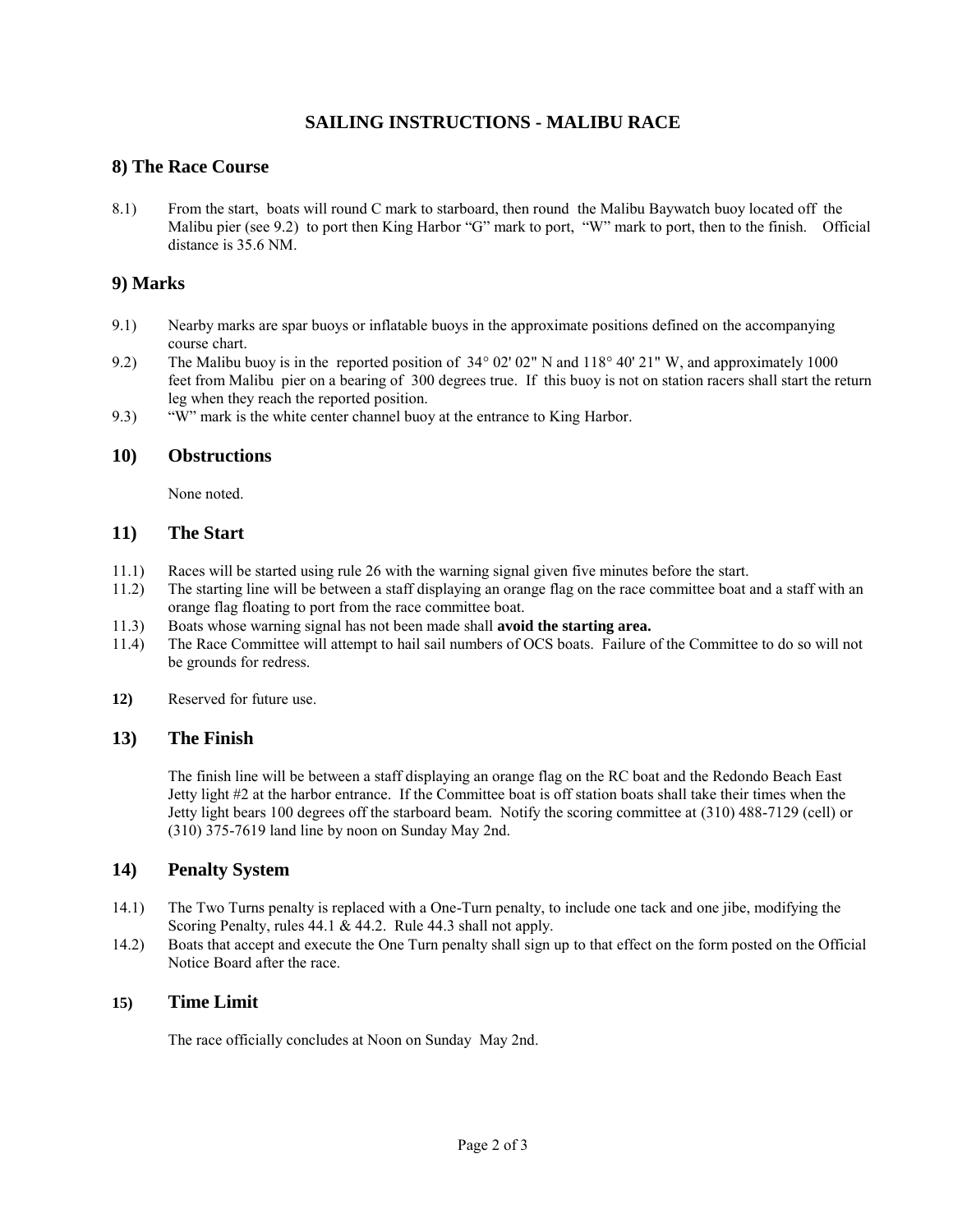### SAILING INSTRUCTIONS - MALIBU RACE

#### **16) Protests and Requests for Redress**

Protesting boats shall fly a red flag, notify the protested boat immediately and notify the Race Committee when finishing. A written protest (forms available at KHYC) must be filed by 1200 on Sunday May 2nd. Hearings will be held before 1800 on Sunday.

#### **17) Scoring**

- 17.1) The Low Point scoring system of RRS Appendix A will apply as a single race event.
- 17.2) PHRF **Random Leg Course** ratings apply.
- 17.3) Non-spinnaker, non-gennaker boats start in class per the spinnaker boat class A/B/C split, but will have their PHRF defined offset added for scoring. They will compete for all trophies within the spinnaker classes except the perpetual trophies.

#### **18) Safety Regulations**

- 18.1) Boats must sail by the committee boat on a starboard tack prior to the first warning signal of the race in order to be recognized as a starter.
- 18.2) A boat retiring **must** notify the committee ASAP or before the last boat to finish (whichever is sooner). The RC monitors VHF Ch.78, or call (310) 488-7129 (Cell) or (310) 375-7619 land line.

#### **19) Prizes**

The Fisherman"s Race Perpetual trophy for the second longest series race and class take home trophies will be awarded at the annual race awards event at the end of the year .